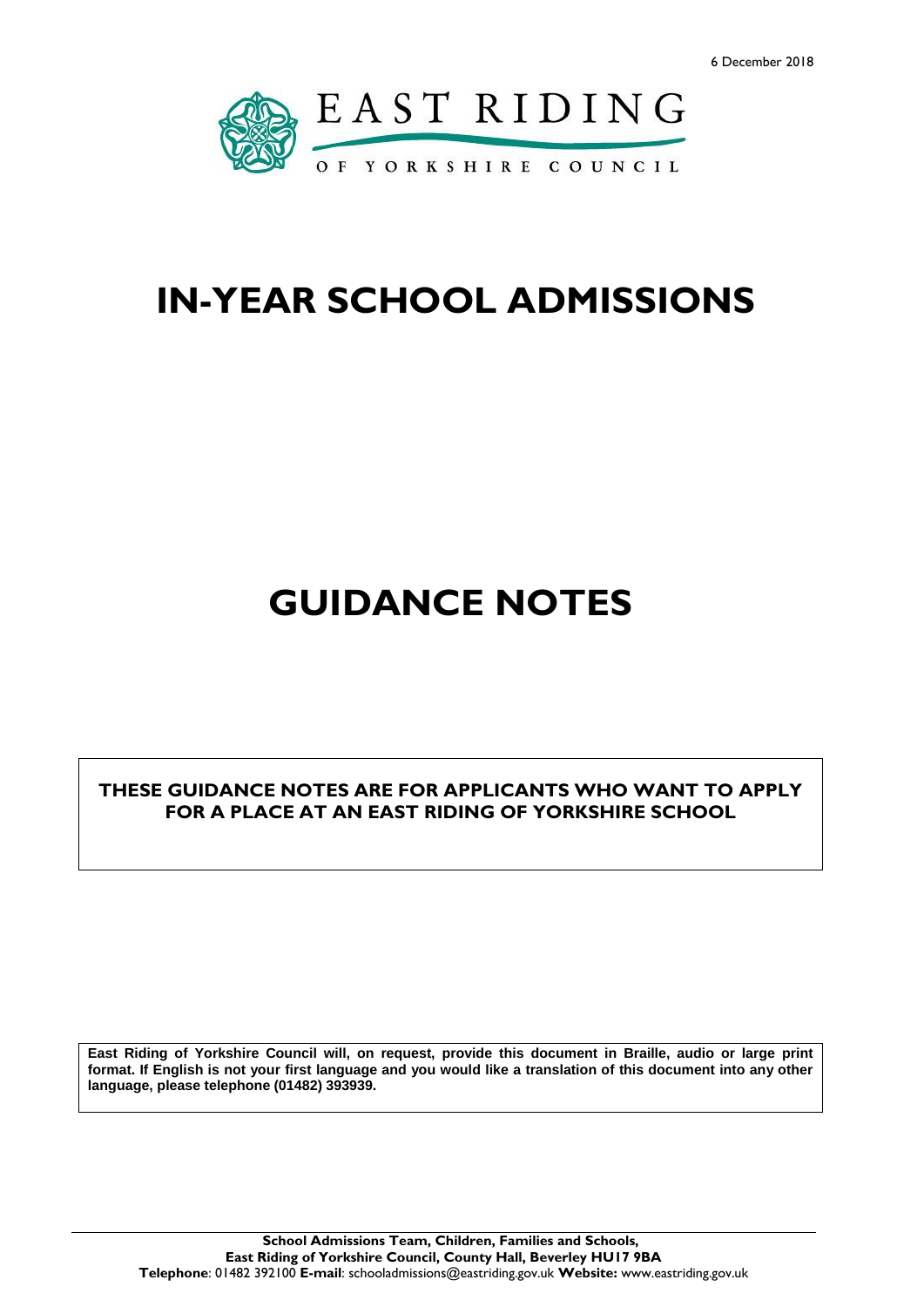## **IN-YEAR SCHOOL ADMISSIONS**

This application form and guidance notes are for parents and carers who want to apply for their child to transfer to a school as an in-year admission. In-year applications for school places are made during the school year, outside the normal admissions round. In-year admissions generally arise when a parent wants their child to transfer between schools or when a child moves into a school's area. More information about schools is available on the School Admissions pages on the East Riding of Yorkshire Council's website at www.eastriding.gov.uk or from the School Admissions Team.

> **School Admissions Team, Children, Families and Schools, East Riding of Yorkshire Council, County Hall, Beverley HU17 9BA Telephone**: 01482 392100 **E-mail**: schooladmissions@eastriding.gov.uk **Website:** www.eastriding.gov.uk

This form can be used to apply for a school place for a child who is in Reception or Years 1 to 11. If you want to apply for a place in a nursery school, a school's nursery or sixth form, please contact your preferred school and ask them how to make an application.

The term "East Riding of Yorkshire school" refers to all community, foundation and voluntary schools maintained by the East Riding of Yorkshire Council and to all academies located in the East Riding of Yorkshire.

## **Who can apply for a school place?**

Anyone who is acting as a 'parent' for a child may apply for a school place. A parent is anyone who:

- a) is a natural parent of a child
- b) has parental responsibility for the child, or
- c) has care of the child.

Parental responsibility means having all the rights duties, powers, responsibilities and authority that a parent of a child has by law. People other than a child's natural parents can acquire parental responsibility by being: granted a residence order; appointed a guardian; named in an emergency protection order; or adopting a child. Documentary evidence showing that the person applying for a school place has parental responsibility for a child might be asked for in certain circumstances.

## **How do I make an application?**

You first have to complete the application form attached at the back of these guidance notes. Please read the form carefully and make sure you fill in all the relevant parts. It is important that you provide all of the information needed to process your application. If anything is missing, your application might be delayed.

Checks are carried out where there are concerns that an application has been made giving false information. **If an application is made using false or intentionally misleading**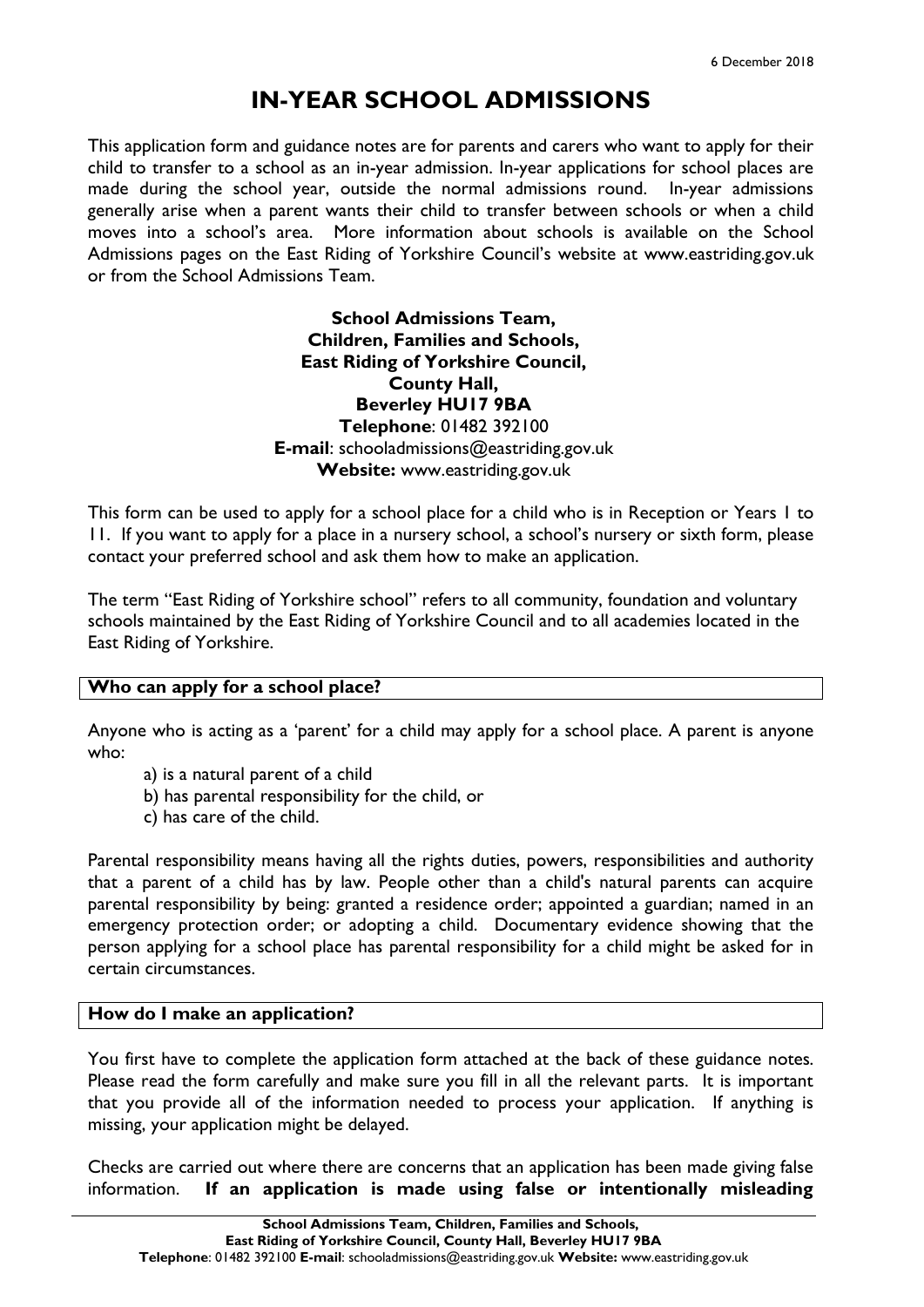**information, including information about a child's place of residence or a move to a new address, the application can be refused and any place given at a school to a child can be withdrawn, even if the child has already started attending the new school.** 

When you have completed your application form you will then have to submit it. All applications have to be sent to the local authority's School Admissions Team. The School Admissions Team will then process the application as quickly as possible.

## **Will I have to provide any other information?**

In most cases, if the application form is completed properly no further information will be needed from you. Very rarely, an application has to be referred for consideration under the **Fair Access Protocol.**

## **What is a Fair Access Protocol?**

Every local authority has to have a Fair Access Protocol which is applied to all schools in the local authority's area. The Fair Access Protocol is in place to help ensure that all children can be given an appropriate school place as quickly as possible. For example, if a child lives in or has moved into an area where the local schools are full or where a child needs particular help or support. The Protocol also helps the local authority try to prevent individual schools having to take in too many children with challenging behaviour problems. If your application has to be dealt with under the Fair Access Protocol, you will be told why it is receiving special consideration and you might be asked to provide more information. More information about the Fair Access Protocol is available on the Council's website or from the School Admissions Team.

## **What if I want to move my child from one school to another because I am not happy with my child's current school?**

If you want to move your child from one school to another one because you are not happy with your current school, you should first discuss the matter with the headteacher at your child's present school. If there are things at your child's school that you are not happy about, it might be possible to resolve the problems without moving your child to another school and disrupting your child's education. If, after discussing the matter with the headteacher, you still want to transfer your child to another school, you should complete and return the attached application form. A transfer to another school normally does not happen straight away. If an application is successful, it can be up to a term before a child can transfer from one school to another.

## **What if I am moving house or my child is otherwise moving areas?**

If you are moving house or if your child is moving from one address to another, please provide full information about your current address, your new address and when the house move will take place. We will not normally be able to take your new address into account until you have exchanged contracts on the purchase of the new property or you have signed a rental agreement.

When a child moves to a new area it is important that they are found a school place as quickly as possible. All areas of the East Riding fall within a primary and secondary school's catchment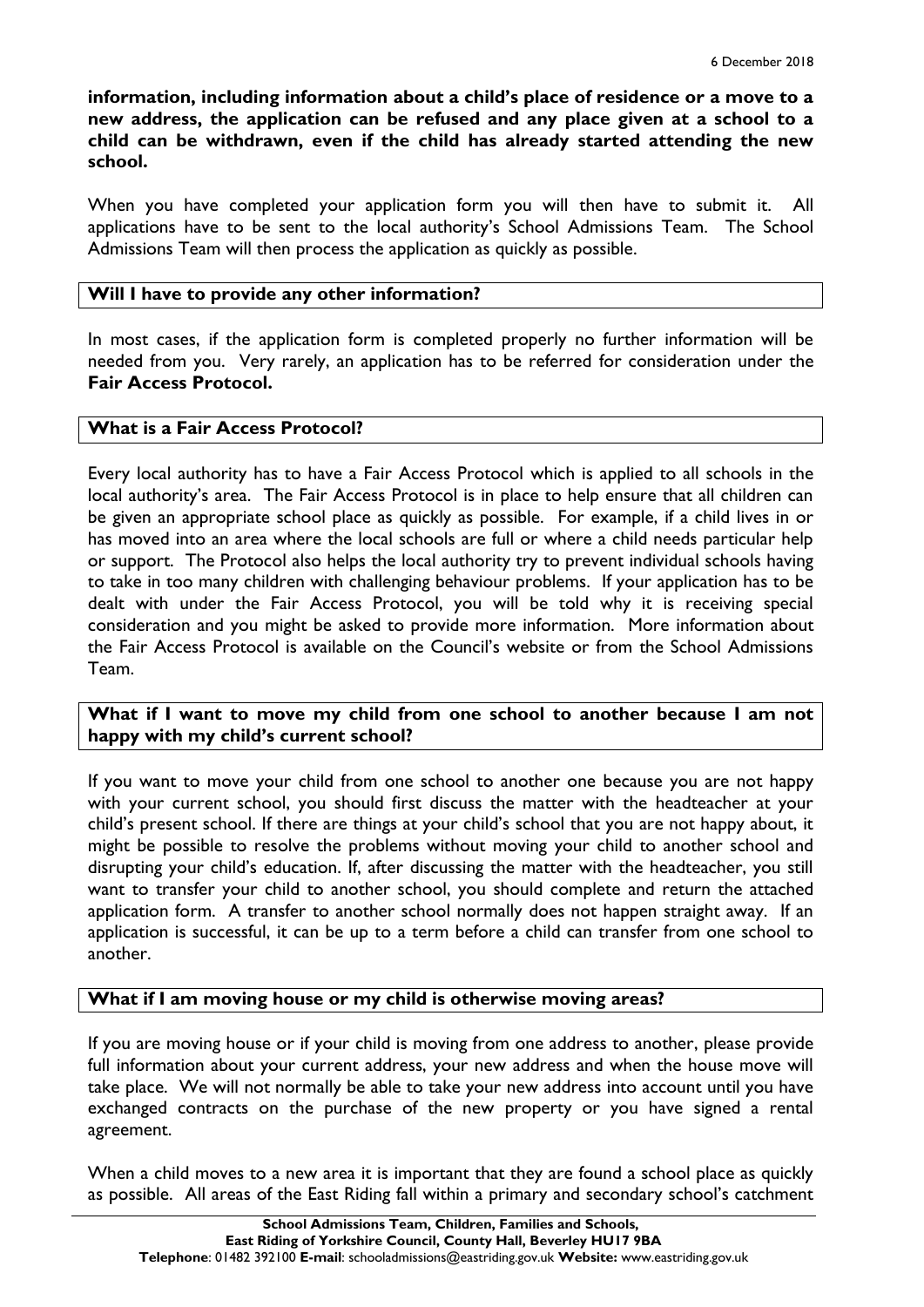area and for most children their catchment area school is their nearest and most suitable school. Most children who live in the East Riding attend their catchment area school. If you want to apply for a school place you should complete the attached application form and if there are places available in the appropriate year group you will be given a place for your child.

Children who move to a new area face significant re-settling and integration problems. Those problems can be made much worse when a child cannot be placed quickly at a local school. The East Riding of Yorkshire Council has therefore included special arrangements in its Fair Access Protocol to ensure that children who move into the catchment area of an East Riding of Yorkshire school can normally be given a place at the local, catchment area school, even if the numbers on roll in the child's year group have reached the admission number. In most cases, if an application is made outside the normal admissions round and within six months of the move into the school's catchment area, the child concerned will be allocated a place at their catchment area school **unless:**

- **-** a place is available at one of the schools the parents have named as a preference on their application form;
- **-** or the child's current school is within a reasonable travelling distance of the new home;
- **-** or there is another school within a reasonable travelling distance which has places available in the child's year group

A reasonable travelling distance is normally a walking route of up to two miles for children in Reception and Years 1, 2 and 3 or three miles for children in Years 4 to 11.

## **How do I decide which school to name on the form?**

The application form attached allows you to name three schools. If you want to apply for places at more schools, you will have to fill in additional preference details and make sure that you make clear about what your preferences are, i.e. which school is your fourth or fifth choice. You can make applications for as many schools as you want but only one application can be made for a given school in the current school year. It is up to you to decide which school or schools to apply for. Most parents want their child to attend their catchment area school and for most children their catchment area school is also the nearest and most appropriate school. Other things you may want to consider when deciding which school to name are: how realistic your chances are of getting a place at the school; what the school is like (look at the school's prospectus, the performance tables, OFSTED reports, if possible, talk to other parents and visit the school); how easy it is to get to the school; and whether or not transport is available. When considering whether or not transport is available, remember that public transport and home school transport routes and services can and do change: there is no guarantee that a service which is available now will be available in the future.

The East Riding of Yorkshire Council's School Admissions Team can give you advice about which schools have places available.

## **Please remember – you can only make one application for a place at a given school in the current school year.**

## **Will a transfer to another school affect my child's education?**

Research on the effects on children of changing schools shows that most children's education is adversely affected if they move from one school to another. The more a child changes school,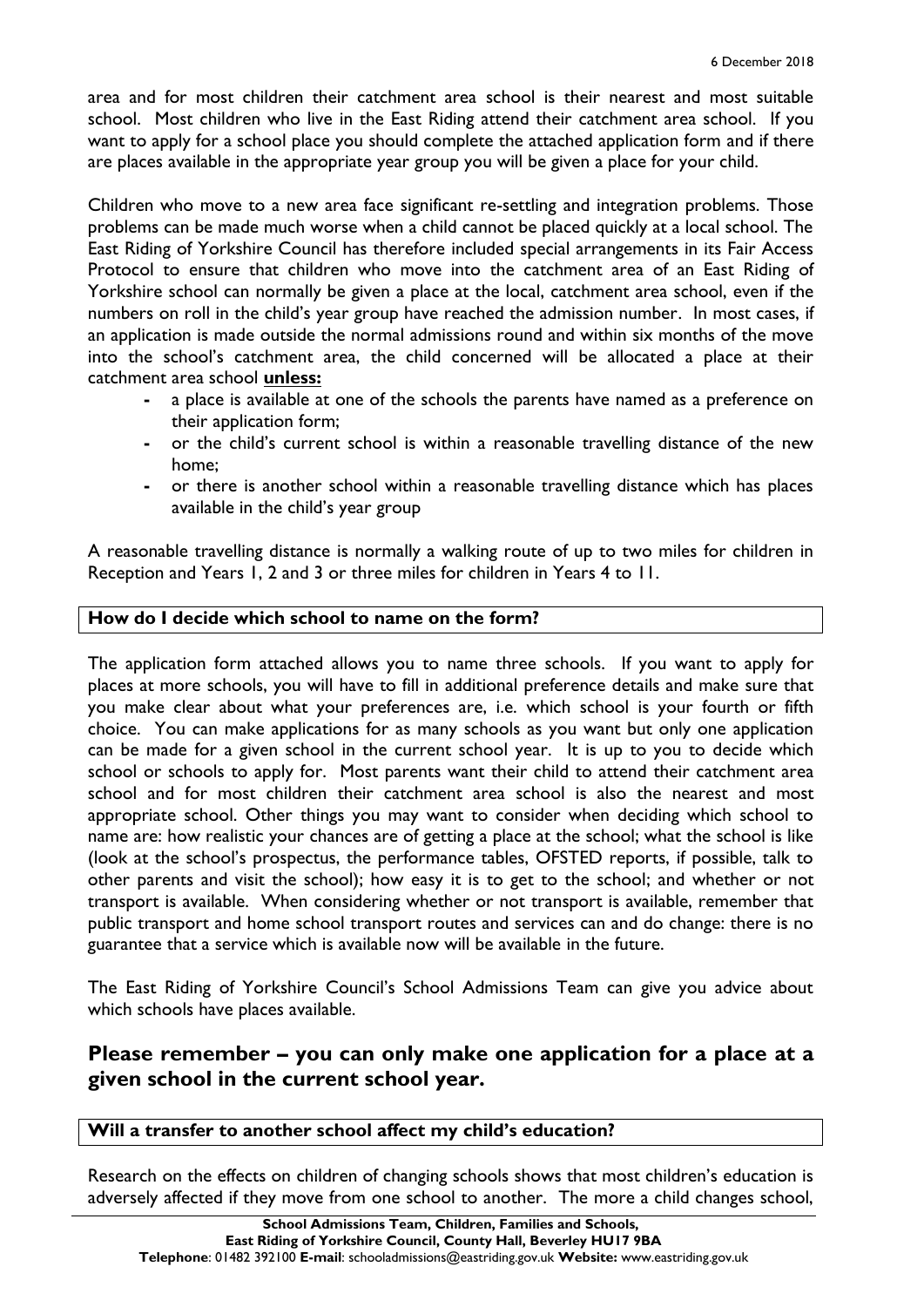the greater the effects on the child's educational progress and personal and social development and well-being. Sometimes, a change of school is unavoidable but it is recommended that parents give full consideration to the potential effects on a child of moving them unnecessarily. The impact on a child can be particularly significant in certain year groups, such as Years 10 and 11, when a child is studying for and close to sitting important exams.

## **What about children in Years 10 and 11 and others who have already started their exam courses?**

Students in Years 10 and 11 (sometimes earlier) will have chosen and already started studying the subjects and courses they will be taking important exams in. Moving schools in these year groups can be very difficult and moving a child in Year 11 is especially difficult. Not all schools offer the same subjects. Even if a school offers the same subjects as your child is studying at their current school, the school you are planning to move your child to might be: teaching a different syllabus; using different exam boards; have classes that are already full in your child's options; or the school might not be able to offer a timetable which allows your child to study the subjects they want.

Before making an application to move your child, you should check to make sure that the school you are wanting to apply for has subjects, classes and timetables which are compatible with what your child wants to study.

## **What schools are there in the East Riding?**

Details about all schools in the East Riding of Yorkshire are given on the School Admissions pages on the Council's website at www.eastriding.gov.uk and in the Authority's admissions booklet which is available electronically on the website or from the Council's School Admissions Team.

**What if my child has a statement of special educational needs or an education, health and care plan?**

If your child has a statement of special educational needs or an education, health and care plan you should contact staff in the Special Educational Needs Section for further information. Contact details are given at the end of these guidance notes.

## **What if my child is in local authority care or used to be?**

Children in local authority care include: children who are looked after by a local authority or who are provided with accommodation by that authority (see section 22 of the Children Act 1989); and children who were previously looked after but ceased to be so because they were adopted or became subject to a residence order or special guardianship order. Documentary proof that a child was previously in local authority care and has since been adopted or become subject to a residence order or special guardianship order should be submitted with the application. In certain circumstances, children who are currently or who were formerly in local authority care have a high priority for admission to a school.

**Other than when a child is placed in an emergency, the educational provision for a child in local authority care should be determined at the same time as the care placement. A care placement should not be agreed unless appropriate education is in place.**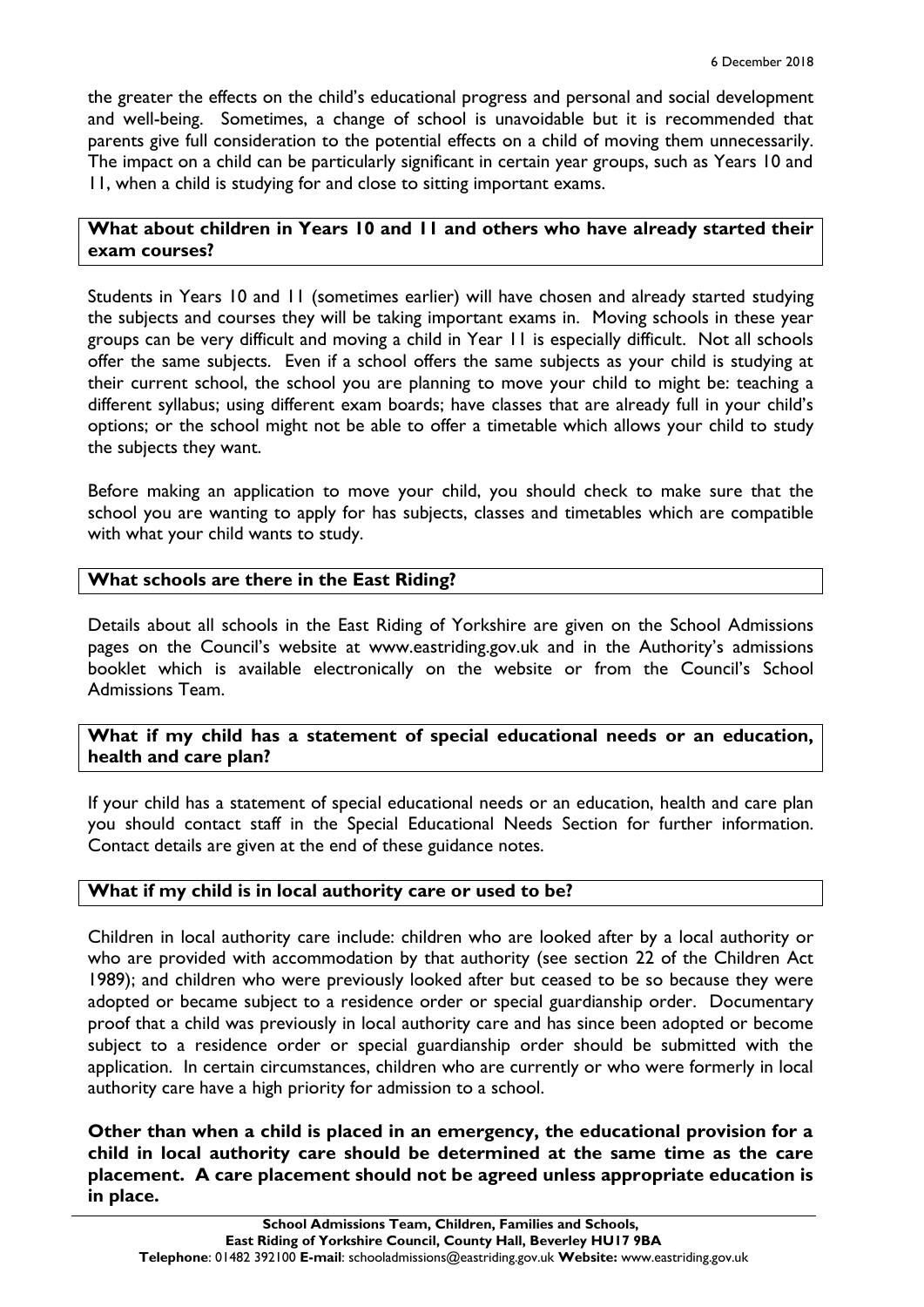## **Are there any special arrangements for children in local authority care?**

Children in local authority care often need extra support and help. The East Riding of Yorkshire Council is keen to ensure that children in local authority care are given places at the most suitable school for the individual child concerned. Special arrangements are included in the Fair Access Protocol to ensure that children in care who have to move schools can be placed at any East Riding of Yorkshire school which is deemed to be the best or most appropriate school for the child.

To help ensure that the right school is chosen for a child in local authority care, additional information about a child is needed if the child is in the care of a local authority other than the East Riding of Yorkshire. A separate form, called a pre-admission form, is available from the School Admissions Team. The information provided on the pre-admission form will be used by the School Admissions Team to ensure that the child is allocated a suitable school place. The information will also be shared with the receiving school to ensure that appropriate arrangements are made for the child's admission.

## **All applications for an in year school transfer for a child in local authority care have to be countersigned by a senior manager from the local authority responsible for the child.**

## **Who decides whether or not my child gets a place at a school?**

Decisions about which children can be given places are made by the school's admission authority. Most infant, junior, primary and secondary schools in the East Riding are community or voluntary controlled schools. For these schools, the East Riding of Yorkshire Council is the admission authority. For academies, voluntary aided and foundation schools, the school's governing body is the admission authority.

If your child does not qualify for a place at any of the schools for which you have applied and you live in the East Riding, you should contact the East Riding of Yorkshire Council's School Admissions Team who will give you advice about what school places are available for your child.

## **Will the Council provide transport to help my child get to school?**

Normally, the Council will only provide transport if your child is attending their catchment area school or the nearest school and the journey from your home to that school is more than two miles for a child in Reception and Years 1 to 3 or more than three miles for a child in Years 4 to 11. However, the Council does provide transport support for some children in other circumstances, for example if the child has a medical condition or if your family has a low income. Contact the Passenger Services Team for more information.

## **When will I find out if my application has been successful or not?**

**In-year application forms are normally dealt with quickly. However, at peak times they can take up to 15 school days to process. applications are received during or immediately before a school**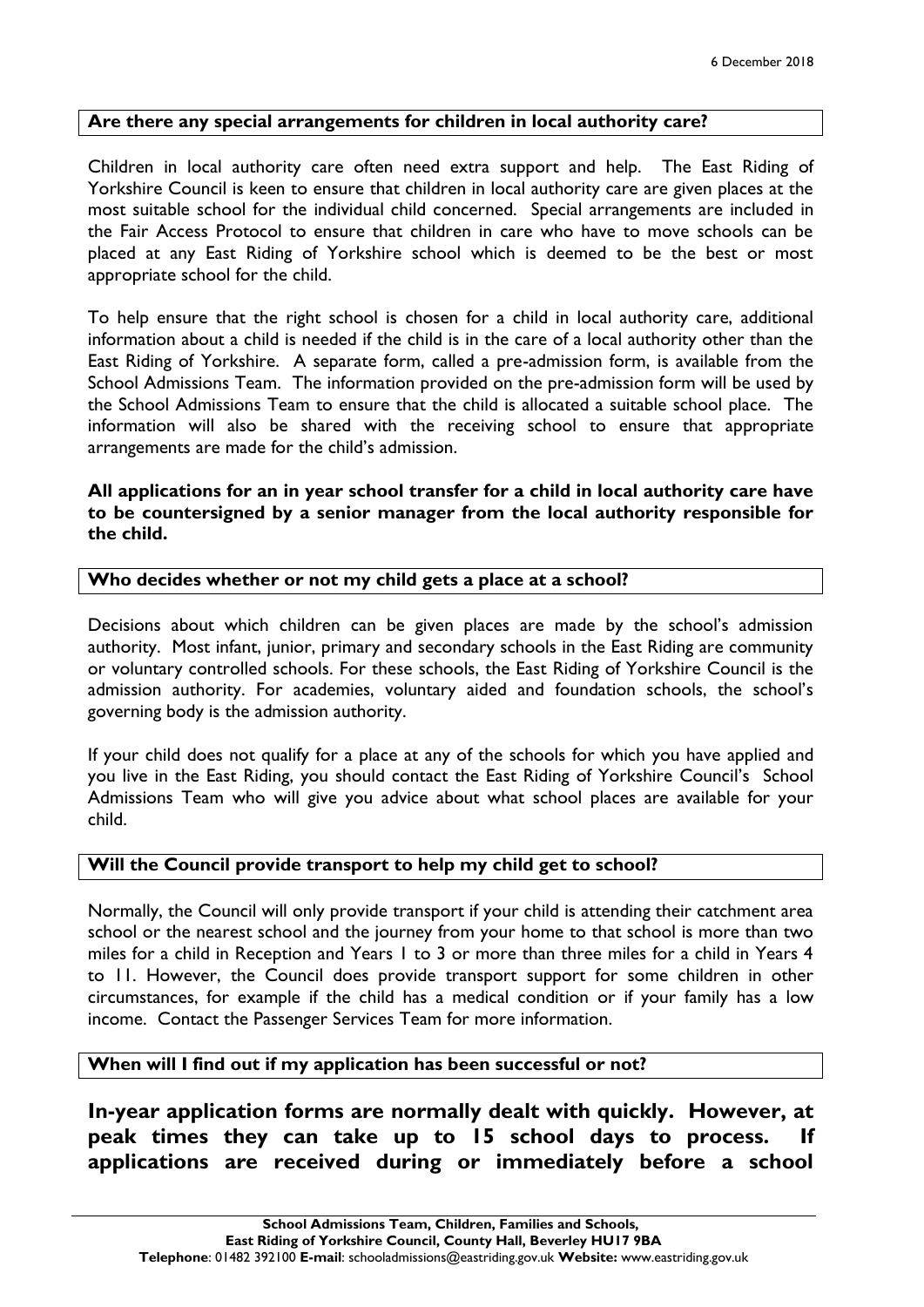## **holiday, the application will normally be delayed until after the schools return.**

## **What happens next if my application is successful?**

The School Admissions Team will write to you to let you know which school place your child has been given and let the school concerned know that a place has been allocated. In most cases, your child will start at their new school at the beginning of the next term, providing there are at least 20 school days from the date on which the application is processed to the last day of term. If there are less than 20 school days to the end of the term in which your application is processed, your child will normally start after the next half term break.

Some children will start earlier at their new school if, for example, they have recently moved into the school's catchment area and their previous school is some distance from their new address and the child is not entitled to help with transport to get to their current school.

Schools need time to plan and arrange for a new pupil to start, including getting information from the child's previous school, to make sure the child is put into the right class or classes. Therefore, even if it is agreed that your child can be admitted to the new school before the start of the next term, the school will need time (sometimes up to four weeks) to plan and prepare.

## **What if my application is unsuccessful?**

If you live in the East Riding of Yorkshire and a place cannot be given at any of the schools named on the application form and your child is not currently on roll at an accessible school, the School Admissions Team will first try to give your child a place at your catchment area school. If you cannot be given a place at your catchment area school, the School Admissions Team will identify the nearest school in the East Riding of Yorkshire with a place available. The School Admissions team will also tell you about your right to appeal against the decision not to give your child a place at your preferred school or schools.

Unless there is a significant change in your circumstances, you will not be able to make a second or subsequent application for a place at the same school in the same school year. If your application is unsuccessful this time you will only be able to apply again for the same school for a place in the next school year. Applications for places in the next school year will only be considered after 1 May in the current school year.

## **Do you keep waiting lists?**

The only waiting lists that are kept are for places in the normal year of entry to a school: Reception for an infant or primary school; Year 3 for a junior school; or Year 7 for a secondary school. Waiting lists for these year groups are only kept until the end of the autumn term when they are deleted (more information is included in the booklet published for the normal admissions rounds). Otherwise, no waiting lists are maintained.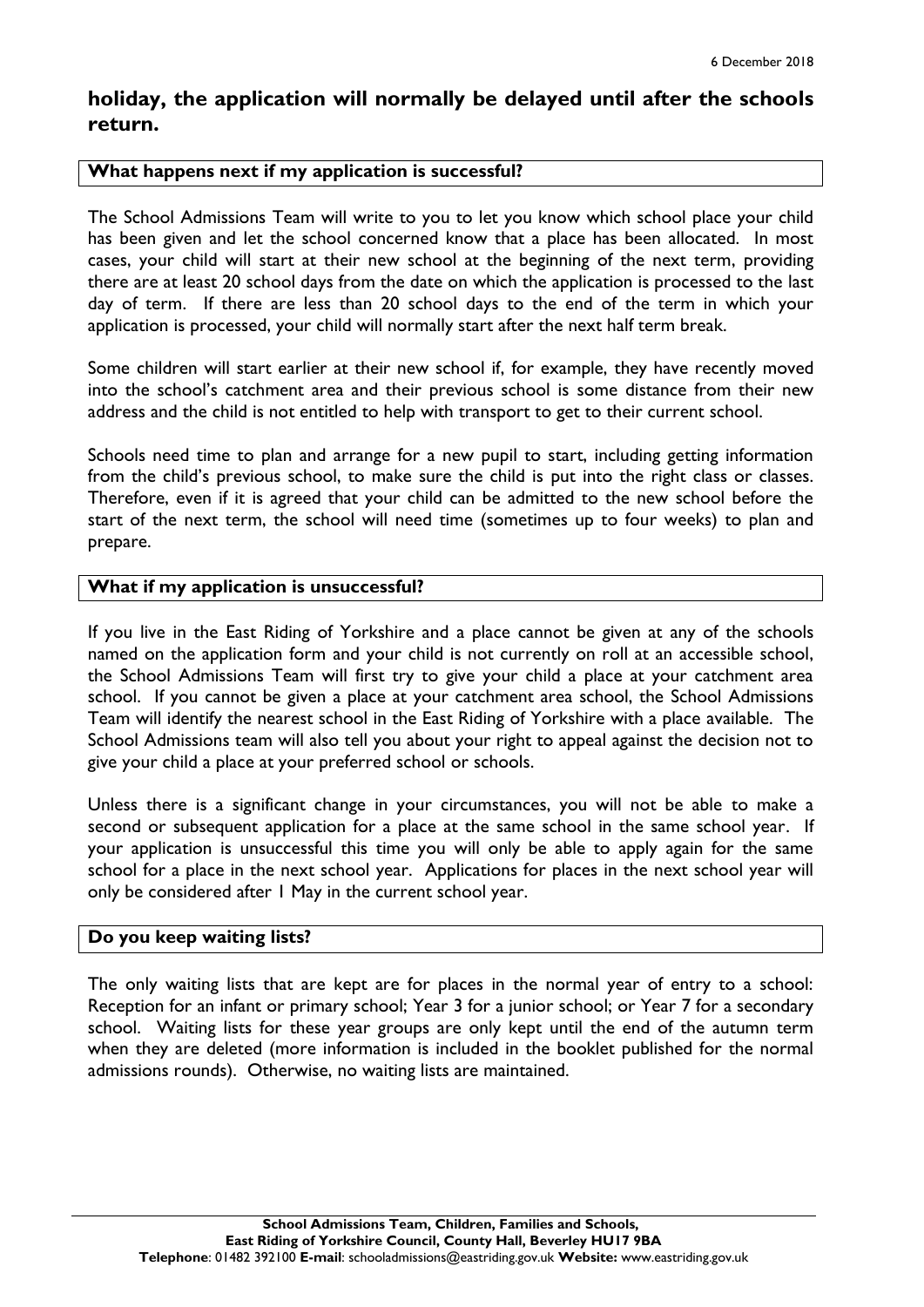## **Who can I contact for more information?**

## **School Admissions**

School Admissions Team Children, Family and Adult Services East Riding Of Yorkshire Council County Hall Beverley HU17 9BA Telephone: 01482 392100

## **Home to School Transport**

Passenger Services Team Corporate Resources East Riding of Yorkshire Council Annie Reed Road Beverley HU17 0LF Telephone: 01482 392125, 392126

## **Special Educational Needs**

Special Educational Needs Section Children Family and Adult Services East Riding Of Yorkshire Council County Hall, Beverley HU17 9BA Telephone: 01482 392163

## **Free School Meals**

Benefits Team Revenue Services Division East Riding of Yorkshire Council County Hall Beverley HU17 9BA Telephone: 01482 394799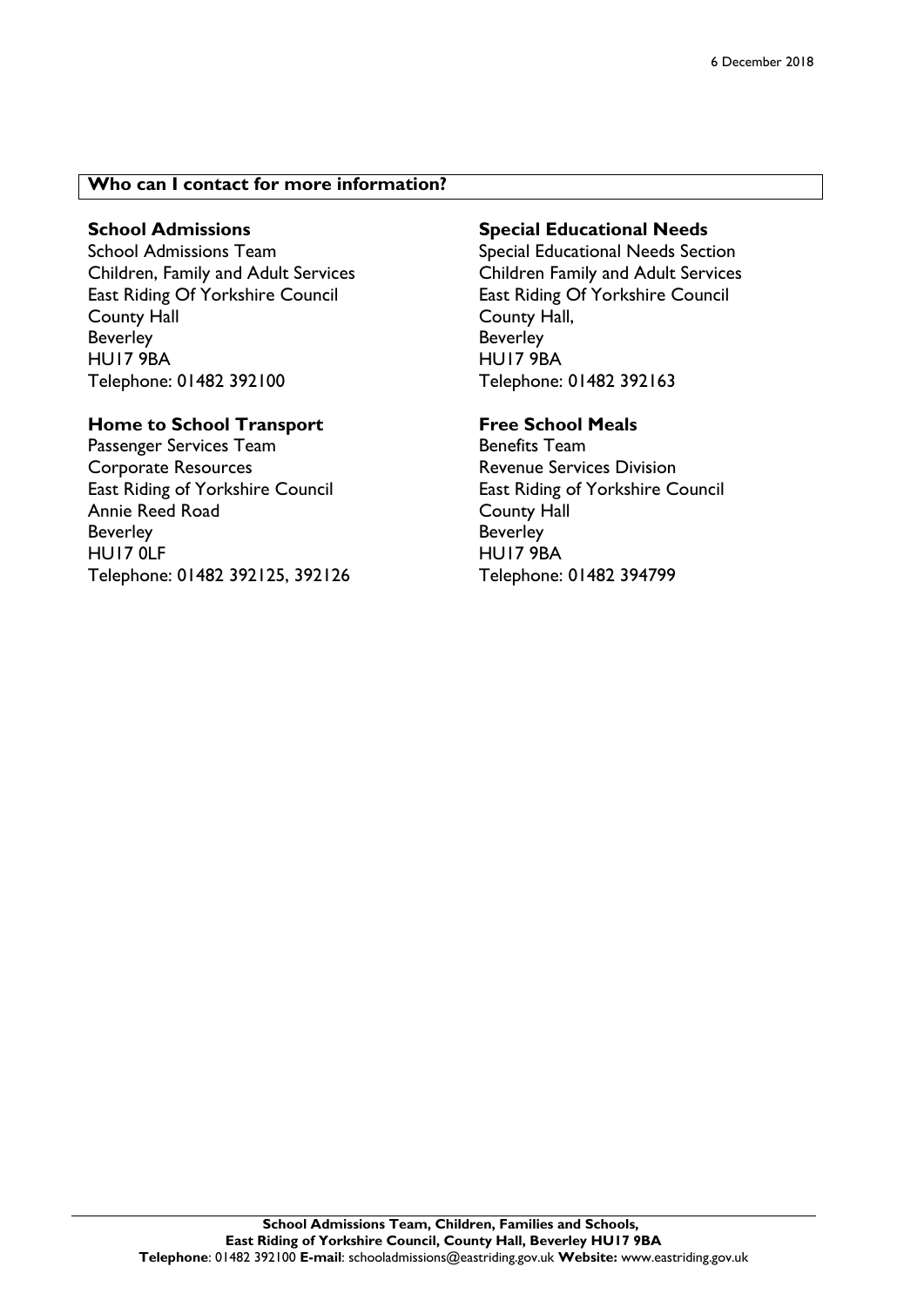## **PRIVACY NOTICE**

The School Admissions Team is part of a Council service called Pupil Services. Information about how the information provided on your application will be used is given below.

## **What do we use the information for?**

Pupil Services uses the information provided by applicants on application forms and associated documents to undertake the Council's statutory functions as identified in legislation (for example, the Education Act 1996, the School Standards and Framework Act 1998, the Education and Inspections Act 2006) and in statutory guidance. The Council's statutory functions carried out by Pupil Services include:

- ensuring the provision of sufficient school places for children resident in the East Riding of Yorkshire;
- acting as the admission authority for community and voluntary controlled schools;
- receiving and processing applications for places at all state funded schools in the East Riding of Yorkshire and for all children resident in the East Riding;
- advising the Council on matters relating to home to school and college transport for children of compulsory school age and students of sixth form age;
- ensuring that the Council's policy on home to school and college transport is administered and applied so that children and students who qualify for support are identified and the transport support provided;
- providing advice and guidance for parents on all of the Council functions for which Pupil Services is responsible.

## **What information do we hold and use?**

We collect and process the following information:

- personal information (such as name, title, address including postcode, home telephone number, work telephone number, email address, date of birth, gender, medical information)
- school data information, including pupil data.

#### **On what grounds do we use the information?**

Pupil Services collect and lawfully process information about schools and children to whom we provide services under the following:

- Children Act 1989
- Education Act 1996
- School Standards and Framework Act 1998
- Human Rights Act 1998
- Children Act 2004
- Working Together to Safeguard Children 2015
- Education and Inspections Act 2006
- The School Information (England) Regulations 2008
- The School Admissions (Admission Arrangements and Coordination of Admission Arrangements) (England) Regulations 2012
- The School Admissions (Admission Arrangements and Coordination of Admission Arrangements) (England) (Amendment) Regulations 2014
- The School Admissions Code
- The School Admissions Appeals Code
- Home to school and college travel and transport guidance

We process personal data for the following reasons:

consent has been given for the processing of personal data for one or more specific purposes;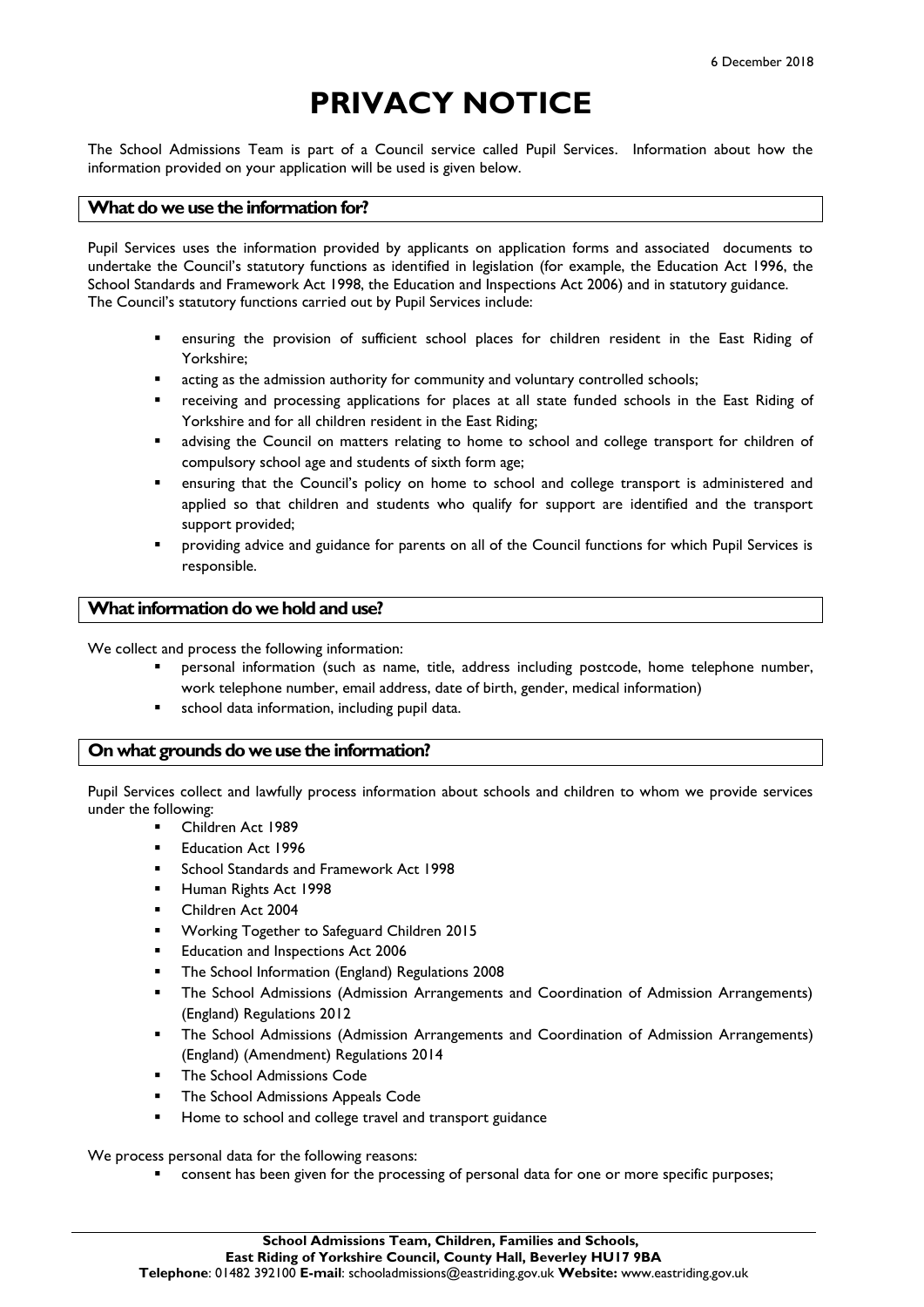- processing is necessary for compliance with a legal obligation to which East Riding of Yorkshire Council is subject ;
- processing is necessary in order to protect the vital interests of you or of another person;
- processing is necessary for the performance of a task carried out in the public interest or in the exercise of official authority vested in East Riding of Yorkshire Council.

We process special categories data for the following reasons:

- explicit consent has been given for the processing of the personal data for one or more specified purposes;
- processing is necessary to protect the vital interests of the applicant, the applicant's children or of another person where they are physically or legally incapable of giving consent.

## **How do we collect this information?**

Pupil Services collect personal information as part of the process of supporting children, young people and their families. Information will be collected from face-to face meetings, over the telephone, by letter, application forms, online forms and email. Information may also be collected from relevant partner agencies as appropriate.

## **Who we share your information with?**

Pupil Services may share relevant information within the East Riding of Yorkshire Council and various external partners to support schools, children and young people and their families. Services might include:

- schools (including academies and schools in other local authority areas)
- other local authorities
- children's social care
- early years
- youth and family support
- education inclusion services
- welfare rights
- Special Educational Needs and Disabilities (SEND)
- safeguarding unit
- legal department
- educational psychology team
- exclusion reintegration team
- human resources
- council tax
- child health

#### **How long do we store it and is it secure?**

The council has retention schedules in place to ensure that information is only held for as long as it is needed. Information on how long your information will be held is available on the Council's website, [www.eastriding.gov.uk,](http://www.eastriding.gov.uk/) on the retention page.

Details of how we keep your information secure are available on the general **[privacy information](http://www2.eastriding.gov.uk/council/governance-and-spending/how-we-use-your-information/find-privacy-information/general-privacy-information/)** page.

#### **What rights do you have?**

The rights that you have depend upon the grounds upon which we collected your information. All of the rights you could have are outlined on the council's website on the data protection page. In most cases, people who have been involved with Pupil Services will have the following rights:

- **The right of access** You are entitled to see the information the service holds about you and can request a copy by emailing **data.protection@eastriding.gcsx.gov.uk**
- **The right to rectification** If you believe any information the service holds about you to be incorrect please email **[ils.support@eastriding.gov.uk](mailto:ils.support@eastriding.gov.uk)** and we will amend the information accordingly.